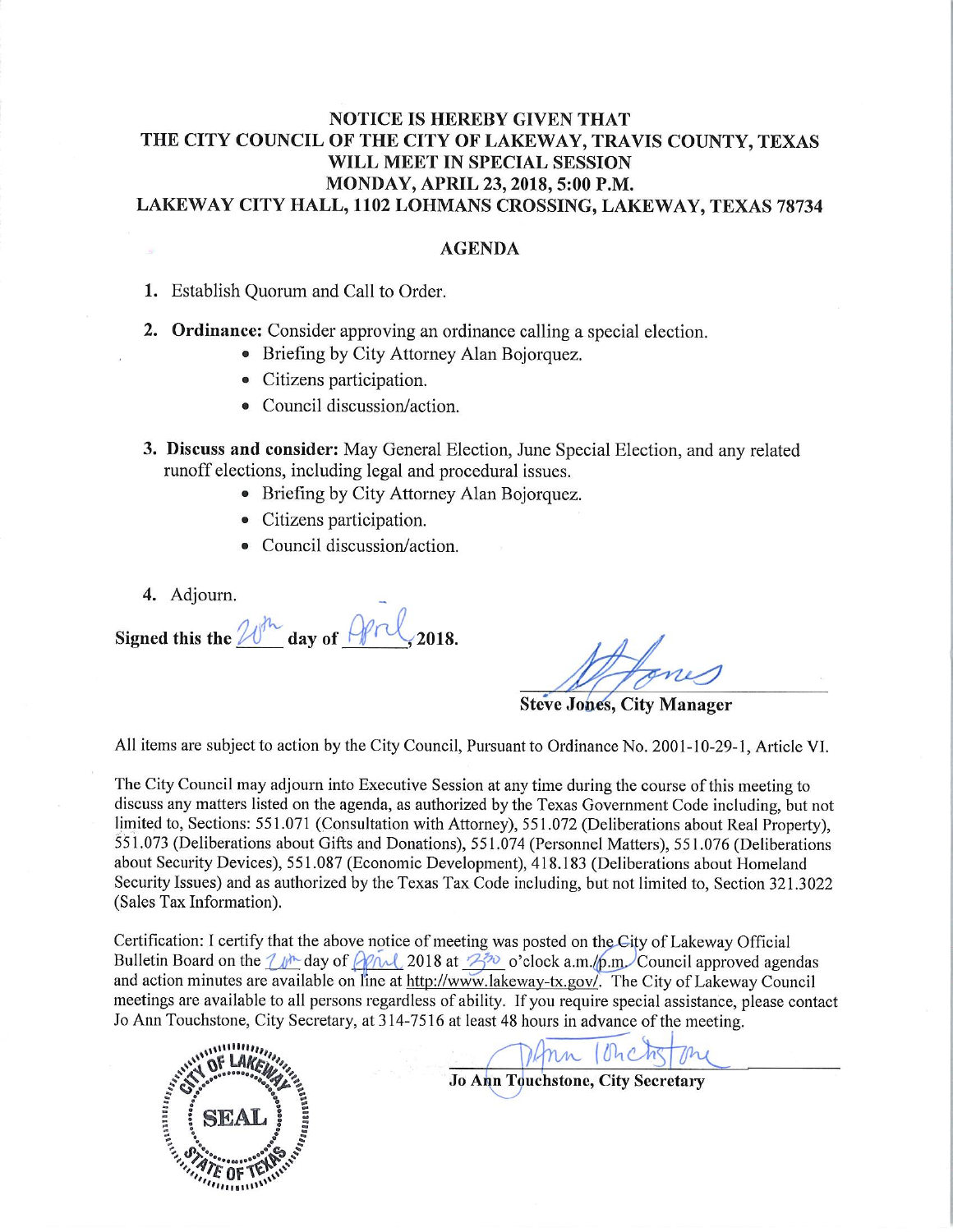## **CITY OF LAKEWAY ORDINANCE NO. \_\_\_\_\_\_\_\_**

**AN ORDINANCE OF THE CITY OF LAKEWAY, TEXAS, ORDERING A SPECIAL ELECTION ON THE 16TH OF JUNE, 2018 TO ELECT A NEW COUNCILMEMBER TO THE CITY COUNCIL OF LAKEWAY AND OTHER PROVISIONS INCIDENT AND RELATING TO THE ELECTION; AND PROVIDING FOR SEVERABILITY AND AN EFFECTIVE DATE.**

- **WHEREAS**, on February 16, 2018, a city council member of the City of Lakeway filed to run for Mayor in the May, 2018 City of Lakeway general election; and
- **WHEREAS**, the council member was elected to serve a term of office of three (3) years; and
- **WHEREAS**, the council member's unexpired term was more than twelve (12) months on the date the council member filed to run for Mayor; and
- **WHEREAS**, pursuant to Texas Constitution Article XI, Section 11(a), the council member is subject to Section [65\(](http://www.statutes.legis.state.tx.us/GetStatute.aspx?Code=CN&Value=16.65)b), Article XVI, of this Constitution, providing for automatic resignation upon announcing their candidacy or becoming a candidate in any General, Special or Primary Election(s) for any office of profit or trust under the laws of this State or the United States other than the office then held; and
- **WHEREAS**, pursuant to Texas Constitution Article XI, Section 11(a), the council member automatically resigned on February 16, 2018, creating a vacancy on the City of Lakeway City Council; and
- **WHEREAS**, pursuant to the Texas Constitution Article XI, Section 11(c), any vacancy or vacancies occurring on such governing body shall not be filled by appointment but must be filled by majority vote of the qualified voters at a special election called for such purpose within one hundred and twenty (120) days after such vacancy or vacancies occur; and
- **WHEREAS**, on April 16, 2018, at a regularly scheduled City Council Meeting, the City Council of the City of Lakeway unanimously approved a resolution declaring the seat held by the council member vacant; and
- **WHEREAS**, City Council of the City of Lakeway wishes to order a special election for the purpose of submitting to the voters the election of a new council member to the City of Lakeway; and
- **WHEREAS**, the City Council of the City of Lakeway deems it desirous to proceed with the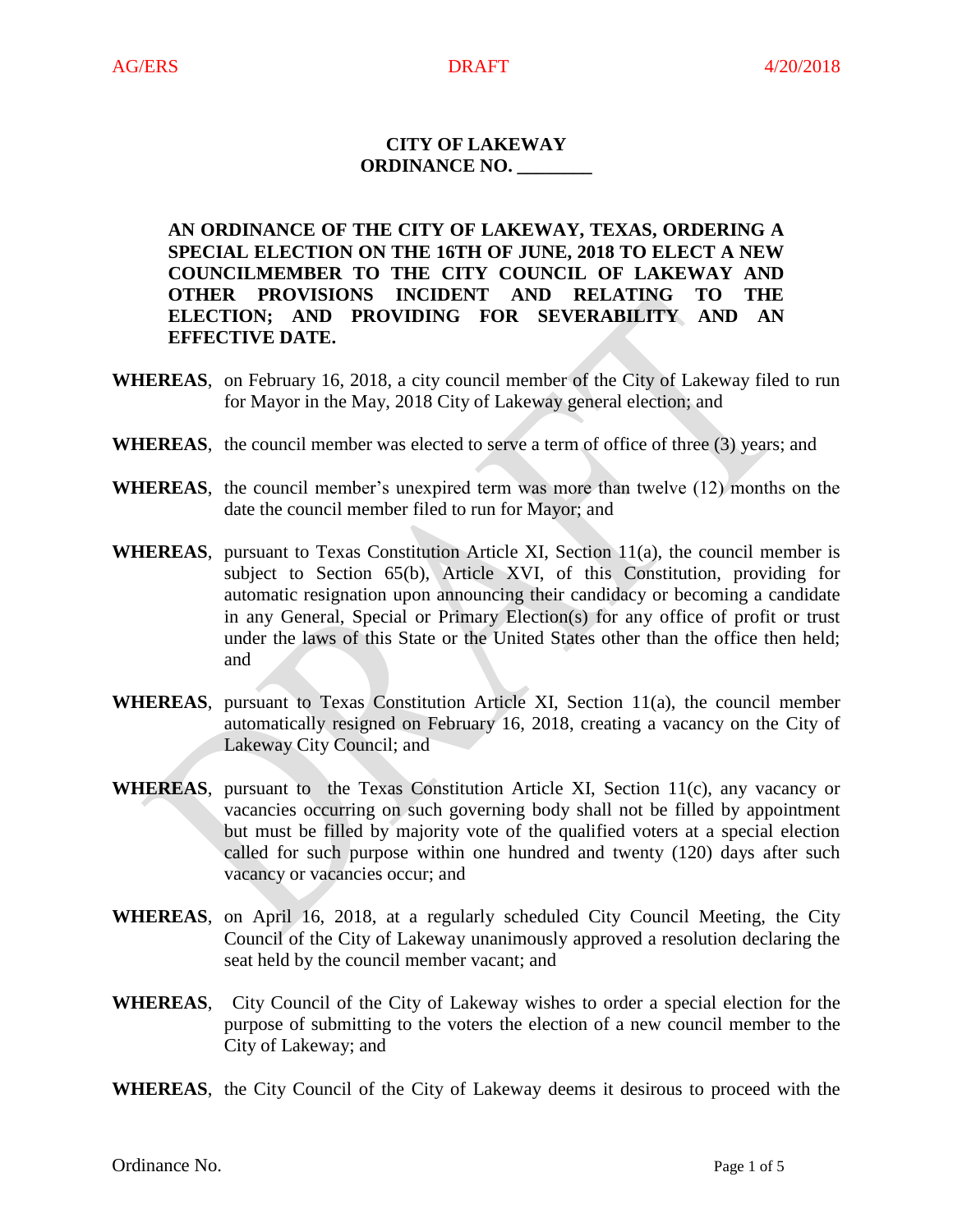ordering of a Special Election to be held on June 16, 2018; and

- **WHEREAS**, the City Council of the City of Lakeway has entered into an agreement dated October 21, 2014 ("Election Agreement") for joint election services with Travis County Elections Division which will provide voter availability to Travis County early voting locations and election day precincts providing accessibility to the County's DRE (direct recording electronic) voting equipment and certified HAVA-compliant voting equipment which preserves the City's compliance with Texas Election laws; and
- **WHEREAS,** the said election is to be held more than forty-six (46) days from the date of adoption of this ordinance ordering the general election; and
- **WHEREAS,** pursuant to Ch. 141 of the Texas Election Code, May 7, 2018 is the filing deadline for a special election to be held on June 16, 2018; and
- **WHEREAS,** early voting for the June  $16<sup>th</sup>$  special election would commence on June 4, 2018; and
- **WHEREAS**, the City Council wishes to designate certain officials to conduct various aspects of election services for the City.

# **NOW THEREFORE, BE IT ORDAINED BY THE CITY COUNCIL OF THE CITY OF LAKEWAY, TEXAS, THAT:**

**SECTION 1.** A special election for the purpose of submitting to the voters the election of a new council member to the City of Lakeway City Council is hereby ordered to be held on June 16, 2018 in conformance with all applicable laws and as provided in this Ordinance.

## **SECTION 2. CONDUCT OF ELECTION.**

(a)Early voting by personal appearance will be conducted in accordance with State of Texas election law administered by the Election Officer of Travis County Elections Division from the Travis County Central offices located at 5501 Airport Boulevard, Suite B100, Austin Texas 78751. Voters may vote at any established Travis County early voting mobile or permanent voting site on the dates and times of operation as conducted by the County. Lakeway area Election Precincts include but are not limited to:

| Precinct 306, 319 | Lakeway Heritage Center<br>963 Lohmans Crossing Rd, Lakeway, TX 78734 |
|-------------------|-----------------------------------------------------------------------|
| Precinct 308, 316 | Travis Co Parks Office<br>14624 Hamilton Pool Rd, Austin, TX 78738    |
| Precinct 320      | Randall's Lakeway<br>2301 RR 620 South, Lakeway, TX 78734             |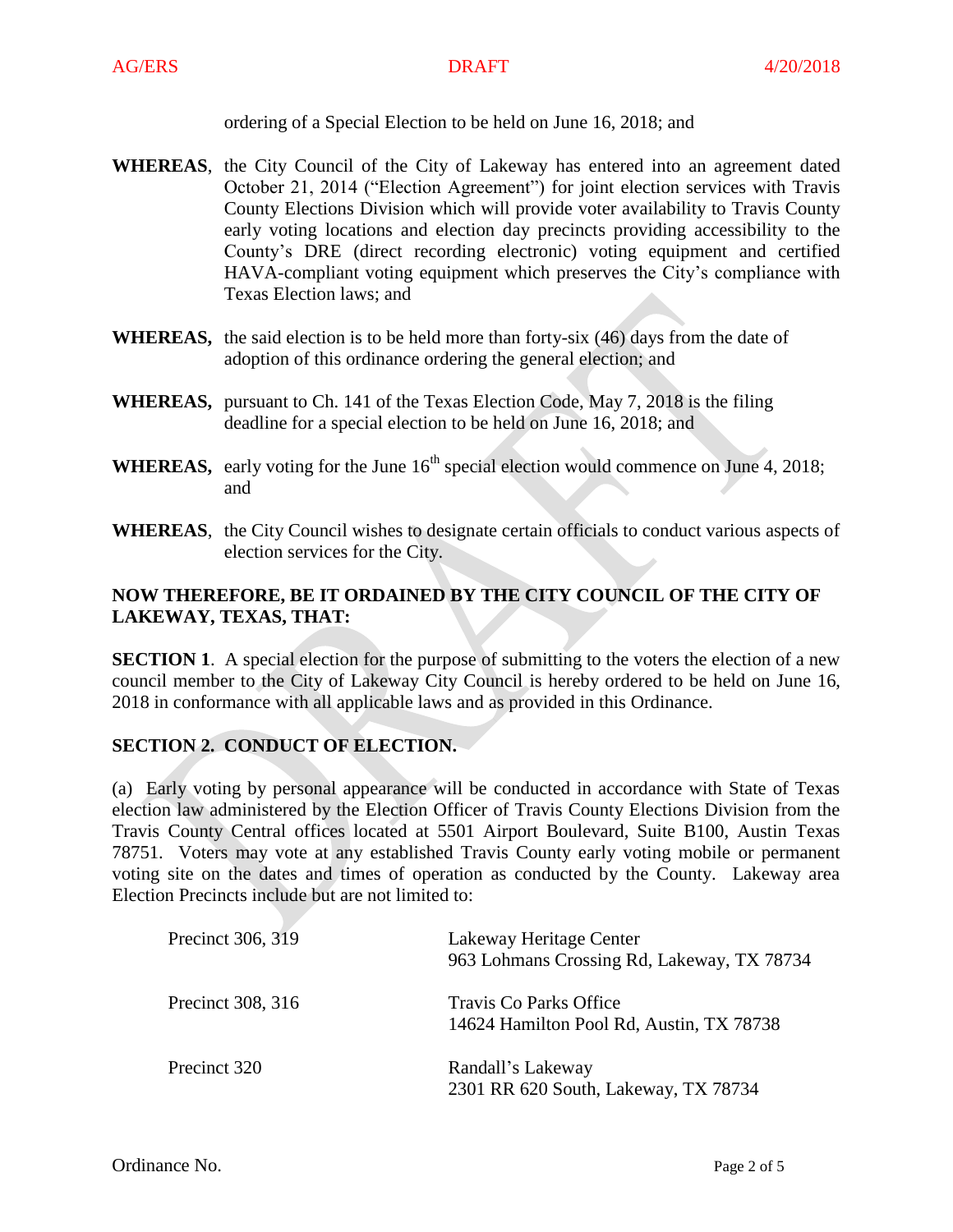| Precinct 324 | Bee Cave City Hall<br>4000 Galleria Pkwy, Bee Cave, TX 78738                      |  |
|--------------|-----------------------------------------------------------------------------------|--|
| Precinct 346 | Serene Hills Elementary School<br>3301 Serene Hills Drive, Austin, TX 78738       |  |
| Precinct 359 | <b>LTISD Educational Development Center</b><br>607 RR 620 North, Austin, TX 78738 |  |

The Travis County Election Officer assumes the responsibility for recruiting election personnel and training thereof. The Travis County Election Officer is appointed to serve as the City's Election Officer and Early Voting Clerk and shall coordinate, supervise, and conduct all aspects of administering voting for the City's joint and special elections.

(b)In accordance with the Election Agreement between Travis County and the City of Lakeway dated October 21, 2014, and in accordance with the Election laws of the State of Texas, election services for the voters of the City of Lakeway are to be administered under the terms of the agreement by the Election Officer of the Travis County Elections Division from their Travis County Central offices located at 5501 Airport Boulevard, Suite B100, Austin Texas, 78751.

**SECTION 3.** All resident electors of the City shall be entitled to cast a vote in the special election of the City.

**SECTION 4.** The City Secretary of the City of Lakeway will perform those election duties listed (1) through (8) below and any other election duties that may not be delegated to another governmental entity:

- (1) preparing, adopting, and publishing all required election orders, ordinances, notices and other documents, including bilingual materials, evidencing action by the City of Lakeway necessary for the conduct of an election;
- (2) administering the City's duties under state and local campaign finance laws including but not limited to compliance with hours of operation, preparing and providing candidate information and filing forms for prospective interested citizens; receive filings for office and conduct the City's drawing for places on the ballot;
- (3) preparing the text for the City's official ballot in English and Spanish, as required by law;
- (4) providing the Election Officer with a list of propositions showing the order and the exact manner in which the propositions are to appear on the official ballot;
- (5) assisting the County whenever possible when required;
- (6) conducting the official canvass of the City of Lakeway election;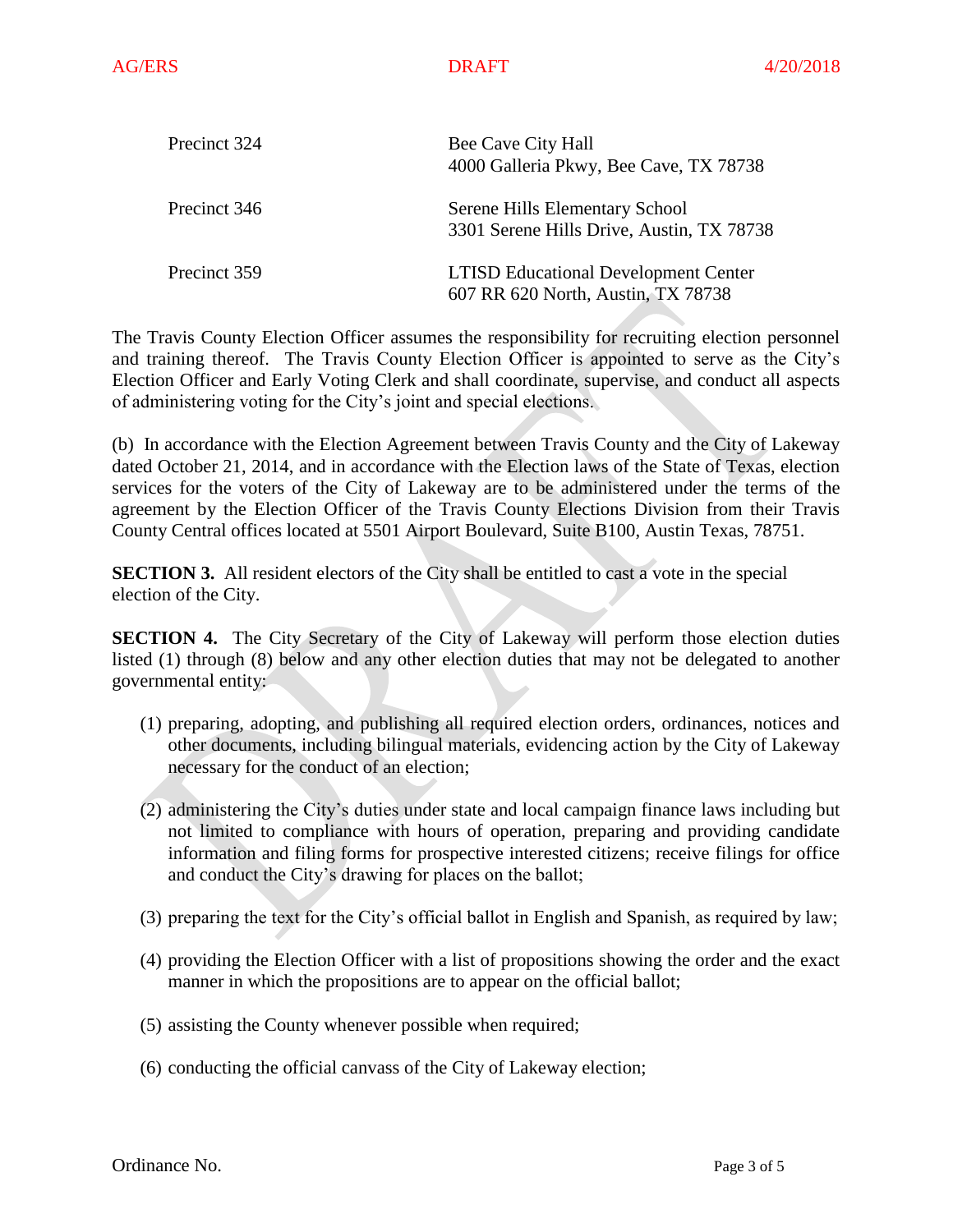- (7) serving as the custodian of the City's election records; and
- (8) filing the Participating Entity's annual voting system report to the Secretary of State as required under Chapter 123 et seq. of the Texas Election Code.

**SECTION 5.** At the special election, the voters of the City will vote for a new council member for the City Council of the City of Lakeway, Texas.

**SECTION 6.** The recitals contained in the preamble hereof are hereby found to be true, and such recitals are hereby made a part of this Ordinance for all purposes and are adopted as a part of the judgment and findings of the Council.

**SECTION 7.** All ordinances and resolutions, or parts thereof, which are in conflict or inconsistent with any provision of this Ordinance are hereby repealed to the extent of such conflict, and the provisions of this Ordinance shall be and remain controlling as to the matters ordained herein.

**SECTION 8**. This Ordinance shall be construed and enforced in accordance with the laws of the State of Texas and the United States of America.

**SECTION 9.** If any provision of this Ordinance or the application thereof to any person or circumstance shall be held to be invalid, the remainder of this Ordinance and the application of such provision to other persons and circumstances shall nevertheless be valid, and this Council hereby declares that this Ordinance would have been enacted without such invalid provision.

**SECTION 10.** It is officially found, determined, and declared that the meeting at which this Ordinance is adopted was open to the public and public notice of the time, place, and subject matter of the public business to be considered at such meeting, including this Ordinance, was given, all as required by Chapter 551, as amended, Texas Government Code.

**SECTION 11.** This Ordinance shall be in force and effect from and after the date of its adoption, and it is so ordained.

PASSED AND APPROVED this the \_\_\_\_ day of \_\_\_\_\_\_\_\_\_, 2018.

CITY OF LAKEWAY, TEXAS

\_\_\_\_\_\_\_\_\_\_\_\_\_\_\_\_\_\_\_\_\_\_\_\_\_\_\_\_\_\_\_

Joe D. Bain, Jr., Mayor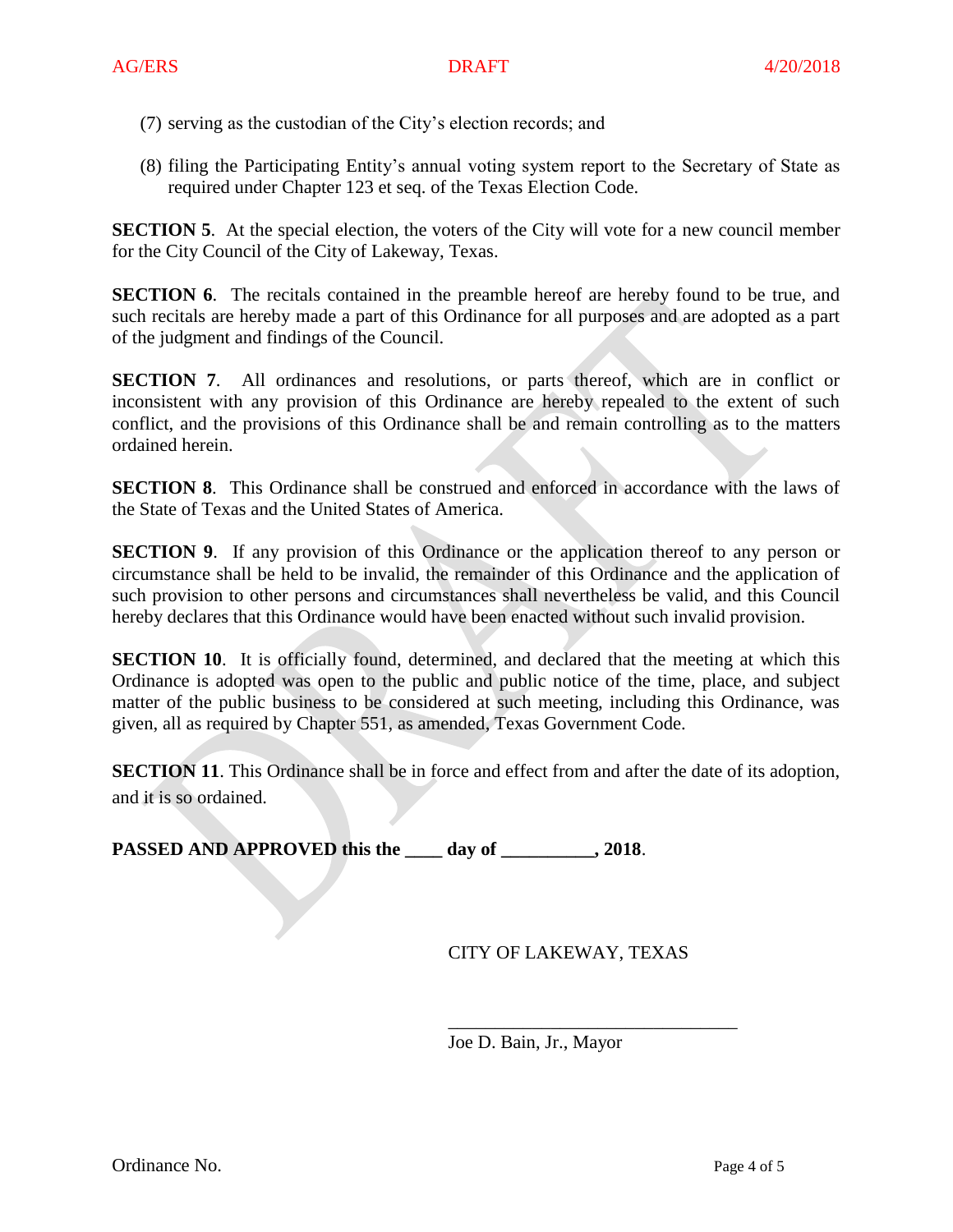ATTEST:

Jo Ann Touchstone, City Secretary

\_\_\_\_\_\_\_\_\_\_\_\_\_\_\_\_\_\_\_\_\_\_\_\_\_\_\_\_\_\_\_